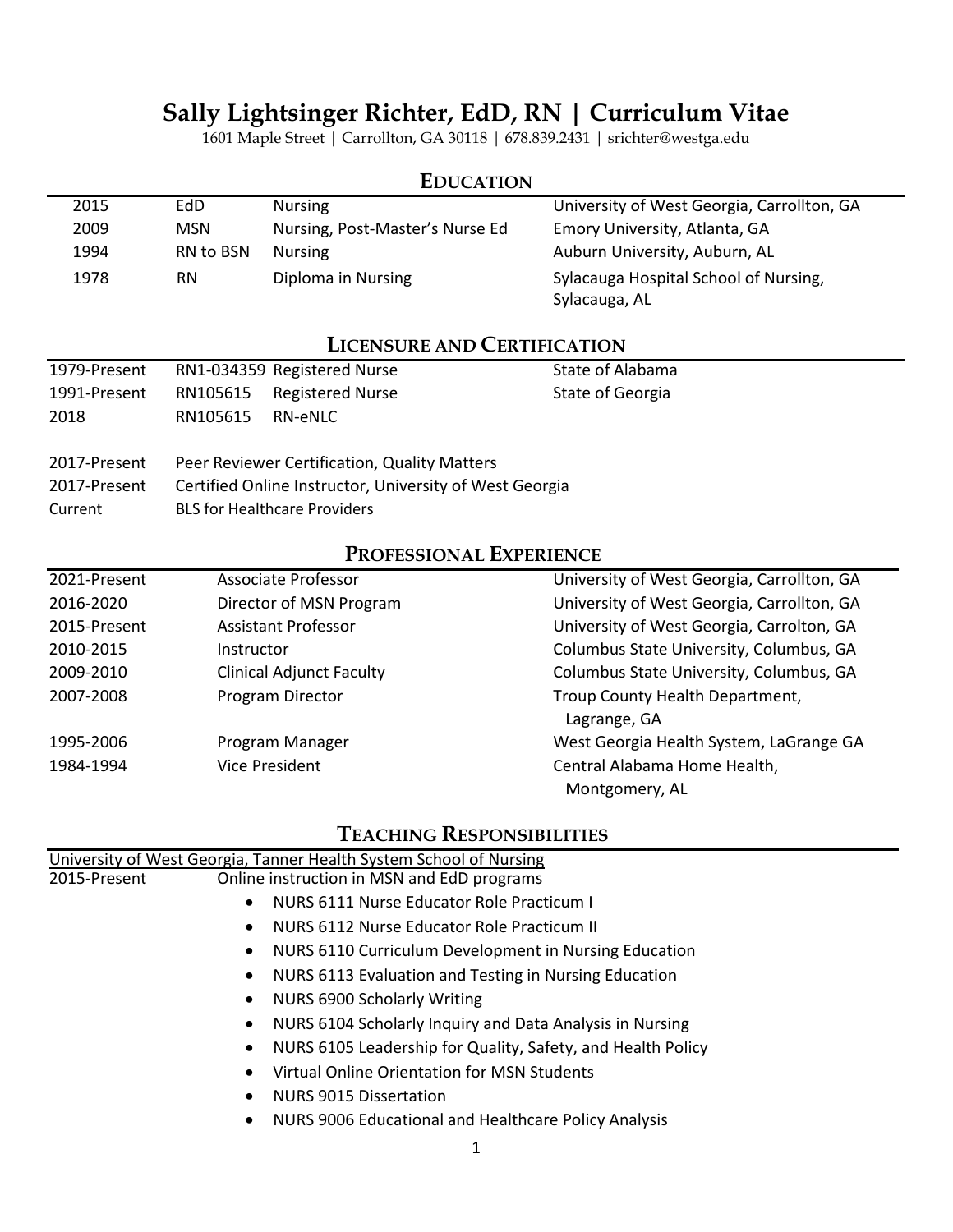• N4300 Clinical Special Practice 1

#### Columbus State University

| 2010-2015 | Online and didactic instruction in BSN program |
|-----------|------------------------------------------------|
| 2010-2015 | <b>Major Teaching Responsibilities</b>         |

- Community and Public Health, Fall and Spring, Course faculty and Clinical faculty
- Senior Leadership, Course Coordinator
- Senior Practicum Experience, Course Faculty

#### Dissertation Committee work

- Bergen, Jenny. *Student identification and demonstration of caring behaviors during simulated patient experiences.* EdD in Nursing, University of West Georgia, Graduated Summer, 2018. Committee member
- Willingham, Tonya. *Development of a clinical assessment tool using the National Council State Board of Nursing Client Needs Categories.* EdD in Nursing, University of West Georgia, Anticipated graduation, Fall 2020. Committee member
- Boyer, Teresa. *The lived experience of Asian Baccalaureate Nursing Students in the United States.* EdD in Nursing, University of West Georgia, Anticipated graduation, Spring 2021. Chair

# Graduate Student Capstone Project Advisor

University of West Georgia, Tanner Health System School of Nursing, Carrollton, GA

- Agbaere, K. *Safe Sleep Education for SUID Prevention.* MSN in Nursing, University of West Georgia; role: Capstone Project Advisor
- Britt, L. *Using Tools to Recognize and Respond to Patient Deterioration.* MSN in Nursing, University of West Georgia; role: Capstone Project Advisory
- Eastman, S. *Peer Learning and Simulation to Teach Correct Use of Personal Protective Equipment.* MSN in Nursing, University of West Georgia; role: Capstone Project Advisory
- Flores, A. *Pharmacology Instruction to First-Year Nursing Students*. MSN in Nursing, University of West Georgia; role: Capstone Project Advisory
- Gantt, J. *Improving Nursing Students Understanding of Intimate Partner Violence Through the Use of Simulation.* MSN in Nursing, University of West Georgia; role: Capstone Project Advisory
- Geyer, R. *Preparing for Stress on the Frontline: Caring for Student Nurses During a Pandemic.* MSN in Nursing, University of West Georgia; role: Capstone Project Advisory
- Hodges, A. *Improving Organization and Communication Skills in Newly Licensed Nurses: Easing Transition to Practice.* MSN in Nursing, University of West Georgia; role: Capstone Project Advisory
- Huff, I. *Flipped Classrooms: COVID-19's Effect on Teaching-Learning in Nurse Residency Programs.* MSN in Nursing, University of West Georgia; role: Capstone Project Advisory
- Johnson, A. *Preventing Catheter-Associated Urinary Tract Infections with an Education Initiative.* MSN in Nursing, University of West Georgia; role: Capstone Project Advisory
- Whiddon, A. *Nursing Caregiver Education in the Spinal Cord Injury (SCI) Patient Population.* MSN in Nursing, University of West Georgia; role: Capstone Project Advisory
- Wooten, D. *Increasing Student Demonstration of Therapeutic Communication during Fundamental Clinical Simulation.* MSN in Nursing, University of West Georgia; role: Capstone Project Advisory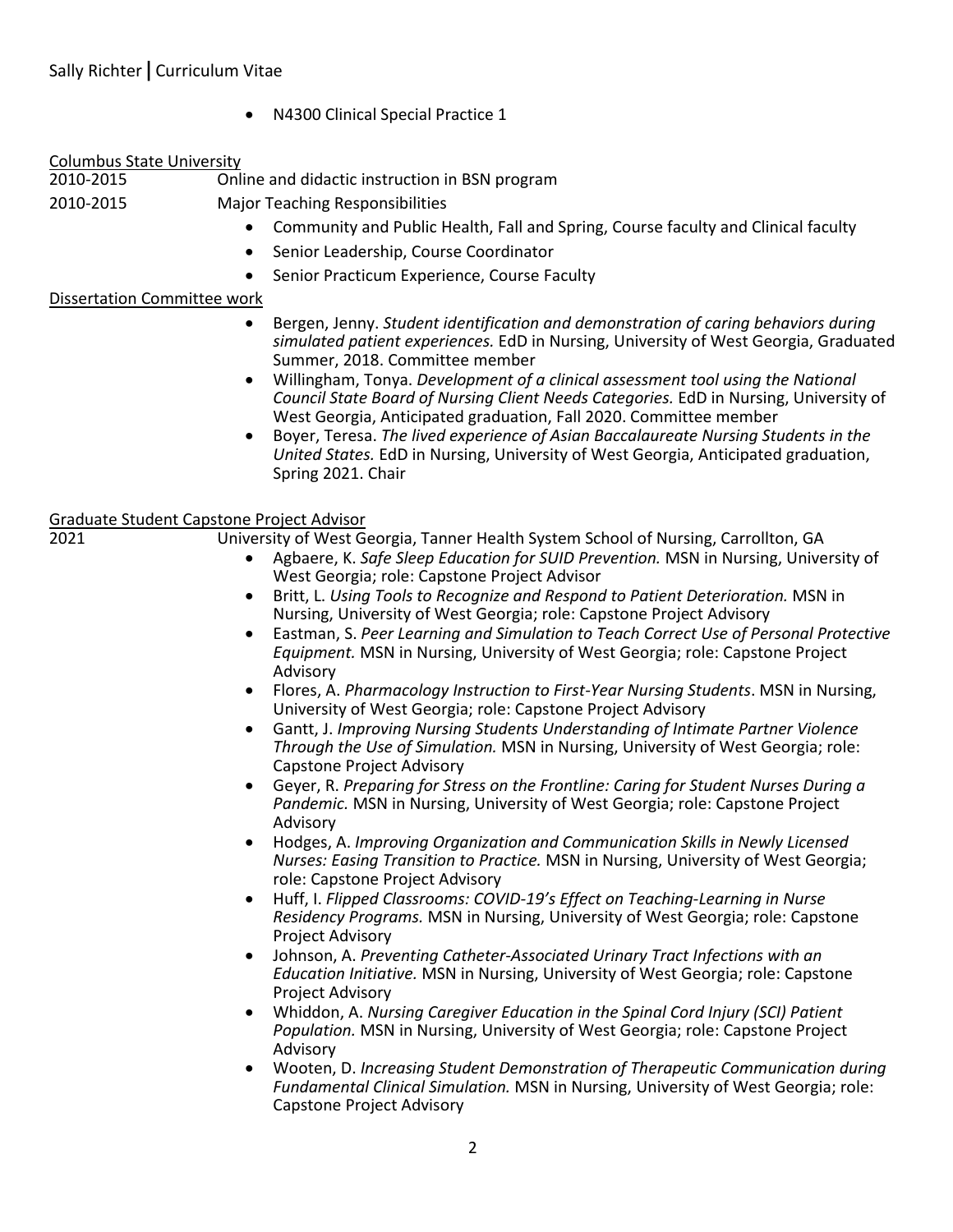| 2020 | University of West Georgia, Tanner Health System School of Nursing, Carrollton, GA                                                                                             |
|------|--------------------------------------------------------------------------------------------------------------------------------------------------------------------------------|
|      | Lyle, B. Sterile technique competency in senior BSN students. MSN in Nursing,                                                                                                  |
|      | University of West Georgia; role: Capstone Project Advisor                                                                                                                     |
|      | McArthur, R. The use of Rapid Cycle Deliberate Practice Model (RCDP) in simulation.<br>$\bullet$<br>MSN in Nursing, University of West Georgia; role: Capstone Project Advisor |
|      | Oddman, C. Preparing senior BSN students for an interprofessional education                                                                                                    |
|      | experience. MSN in Nursing, University of West Georgia; role: Capstone Project                                                                                                 |
|      | Advisor                                                                                                                                                                        |
|      | Wilson, K. Reducing medication errors: Innovative approaches to nursing education in                                                                                           |
|      | simulation. MSN in Nursing, University of West Georgia; role: Capstone Project                                                                                                 |
| 2019 | Advisor<br>University of West Georgia, Tanner Health System School of Nursing, Carrollton, GA                                                                                  |
|      | Elsberry, L. Implementing a framework for debriefing: 3D Model. MSN in Nursing,                                                                                                |
|      | University of West Georgia; role: Capstone Project Advisor.                                                                                                                    |
|      | Gillam, S. Twitter and nursing education. MSN in Nursing, University of West Georgia;<br>$\bullet$                                                                             |
|      | role: Capstone Project Advisor.                                                                                                                                                |
|      | Pinkney, C. Cultural confidence in undergraduate nursing students. MSN in Nursing,<br>$\bullet$                                                                                |
|      | University of West Georgia; role: Capstone Project Advisor.<br>Richardson, K. Zigmont's 3D Debriefing Model in simulation lab. MSN in Nursing,<br>$\bullet$                    |
|      | University of West Georgia; role: Capstone Project Advisor.                                                                                                                    |
|      | Robbins, E. Medication Calculation Simulation. MSN in Nursing, University of West<br>$\bullet$                                                                                 |
|      | Georgia; role: Capstone Project Advisor.                                                                                                                                       |
| 2018 | University of West Georgia, Tanner Health System School of Nursing, Carrollton, GA                                                                                             |
|      | Davis, M. Evaluation of Clinical Judgement in Simulation Exercises. MSN in Nursing,<br>University of West Georgia; role: Capstone Project Advisor.                             |
|      | Goodman, L. Implementing Simulation in Clinical Pharmacology for BSN Nursing<br>$\bullet$                                                                                      |
|      | Students. MSN in Nursing, University of West Georgia; role: Capstone Project Advisor.                                                                                          |
|      | Smith, S. Evaluating the Effectiveness of an Online Course Content. MSN in Nursing,<br>University of West Georgia; role: Capstone Project Advisor.                             |
| 2017 | University of West Georgia, Tanner Health System School of Nursing, Carrollton, GA                                                                                             |
|      | Bailey, C. Avoiding Career Burnout. MSN in Nursing, University of West Georgia; role:                                                                                          |
|      | Capstone Project Advisor.                                                                                                                                                      |
|      | Christian, R. Creating a Standardized Simulation Debriefing Guideline. MSN in<br>$\bullet$                                                                                     |
|      | Nursing, University of West Georgia; role: Capstone Project Advisor.                                                                                                           |
|      | Kinney, B. Measuring the Effectiveness of Simulation Debriefing in an Undergraduate<br>Nursing Course. MSN in Nursing, University of West Georgia; role: Capstone Project      |
|      | Advisor.                                                                                                                                                                       |
|      | Reed, R. Outcome-Based Evaluation Tool to Evaluate Student Performance in High-                                                                                                |
|      | Fidelity Simulation. MSN in Nursing, University of West Georgia; role: Capstone                                                                                                |
|      | Project Advisor.<br>Walton, C. Increasing Student Engagement in Online Classes by Establishing an                                                                              |
|      | Atmosphere of Caring. MSN in Nursing, University of West Georgia; role: Capstone                                                                                               |
|      | Project Advisor.                                                                                                                                                               |
|      | Whitley, C. Medication Calculation in High-Fidelity Simulation. MSN in Nursing,                                                                                                |
|      | University of West Georgia; role: Capstone Project Advisor.<br>Columbus State University Undergraduate Honors Program                                                          |
| 2014 | Columbus State University Honors Program for Honors in the degree of Bachelor of Science                                                                                       |
|      | in Nursing                                                                                                                                                                     |
|      | Caldwell, T. In Children and Elderly Patients, What are the Effects of General<br>$\bullet$                                                                                    |
|      | Anesthesia on Neurological Health Compared with Procedural Sedation?; role: Thesis                                                                                             |
|      | Advisor                                                                                                                                                                        |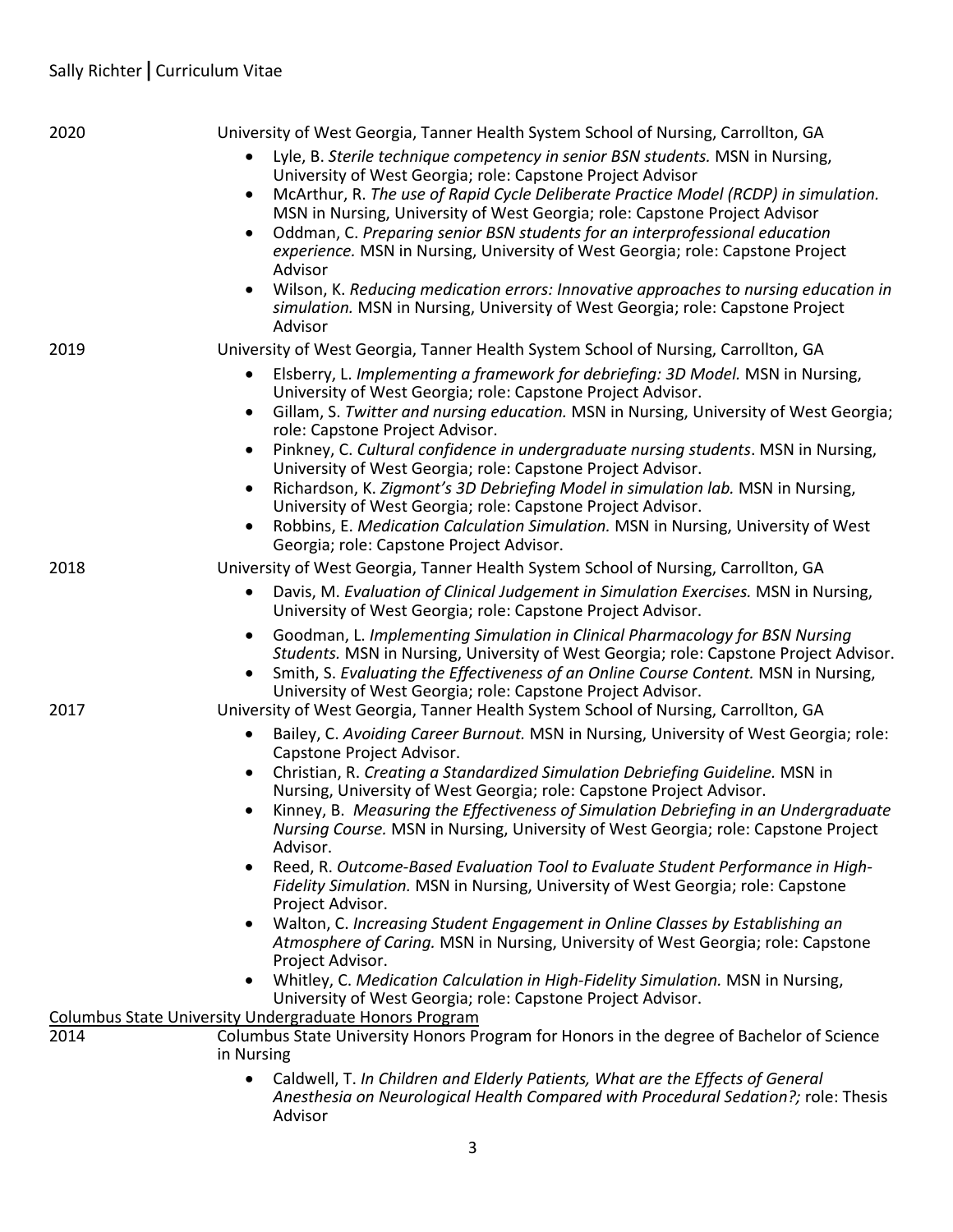### **PUBLICATIONS**

#### **Scholarship of Teaching/Learning**

#### **Research**

- Caramanica, L., Gallagher-Ford, L., Idelman, L., Mindrila, D., **Richter, S**., Thomas, B.K. (2022). Establishment of nurse manager leadership competencies to support clinicians in evidence-based practice. *The Journal of Nursing Administration.* Doi: 10.1097/NNA.0000000000001099
- **Richter, S.,** & Schuessler, J. (2018). Nursing faculty experiences and perceptions of online teaching: A descriptive summary. *Teaching and Learning in Nursing.* https://doi.org/10.1016/j.teln.2018.09.004
- **Richter, S.**, & Idleman, L. (2017). Online teaching efficacy: A product of professional development and ongoing support. *International Journal of Nursing Education Scholarship*. doi: 10.1515/ijnes-2016-0033
- RosenKoetter, M., Smith, D., & **Richter, S.** (2015). *Video recordings for remote health care assessments.* In S. Carliner, C. Fulford, & N. Ostashewski (Eds.), *Proceedings of EdMedia 2015 – World Conference on Educational Media and Technology* (pp. 47*–*52). Montreal, Quebec, Canada: Association for the Advancement of Computing in Education (AACE). https://www.learntechlib.org/p/151310/
- Rosenkoetter, M., Smith, D., Stachura, M., McDonough, J., Hunter, C., Thompson, D., **Richter, S**., & Jones, G. (2014) Video analysis tool system: Implementation and evaluation of use with clinical nursing assessments of older adults. *Nursing Administration Quarterly, 38*(4), E11*–*E22. doi: 10.1097/NAQ.0000000000000047

#### **Dissertation**

**Richter, S. L**. (2015). *Nurse educator self-assessed technology competence and online teaching efficacy: A pilot study*  (Publication No. 10007142) [Doctoral dissertation, University of West Georgia]. ). ProQuest Dissertations and Theses.

#### **Education**

**Richter, S.,** Yarbrough, A., & Welch, S. (2020). The value of the doctorate of education in nursing education. *Nurse Educator.* doi: 10.1097/NNE.0000000000000885

#### **Practice/Service**

- **Richter, S.**, Hawkins, A., & Painter, L. (Spring 2012) Measles on the rise: Academic institutions, be prepared. *Perspectives in Learning: A Journal of the College of Education and Health Professions, 13*(1). https://perspectives.columbusstate.edu/v13\_i\_1/MeaslesOnTheRise.pdf
- Hawkins, A., Painter, L., & **Richter, S.** (Spring 2011) Managing childhood asthma in the school environment. *Perspectives in Learning: A Journal of the College of Education and Health Professions, 13*(1) (online). Available at https://perspectives.columbusstate.edu/v12\_i\_1/6-ManagingChildhoodAsthma-Print.pdf

#### **GRANTS AND FUNDING**

## **University of West Georgia, Tanner Health System School of Nursing**

**Richter, S.** (2021) NFLP grant continuation application. HRSA in review (333,333).

Caramanica, L., **Richter, S.** (2021) UWG Faculty Research Grant: January. Grant funded (3200)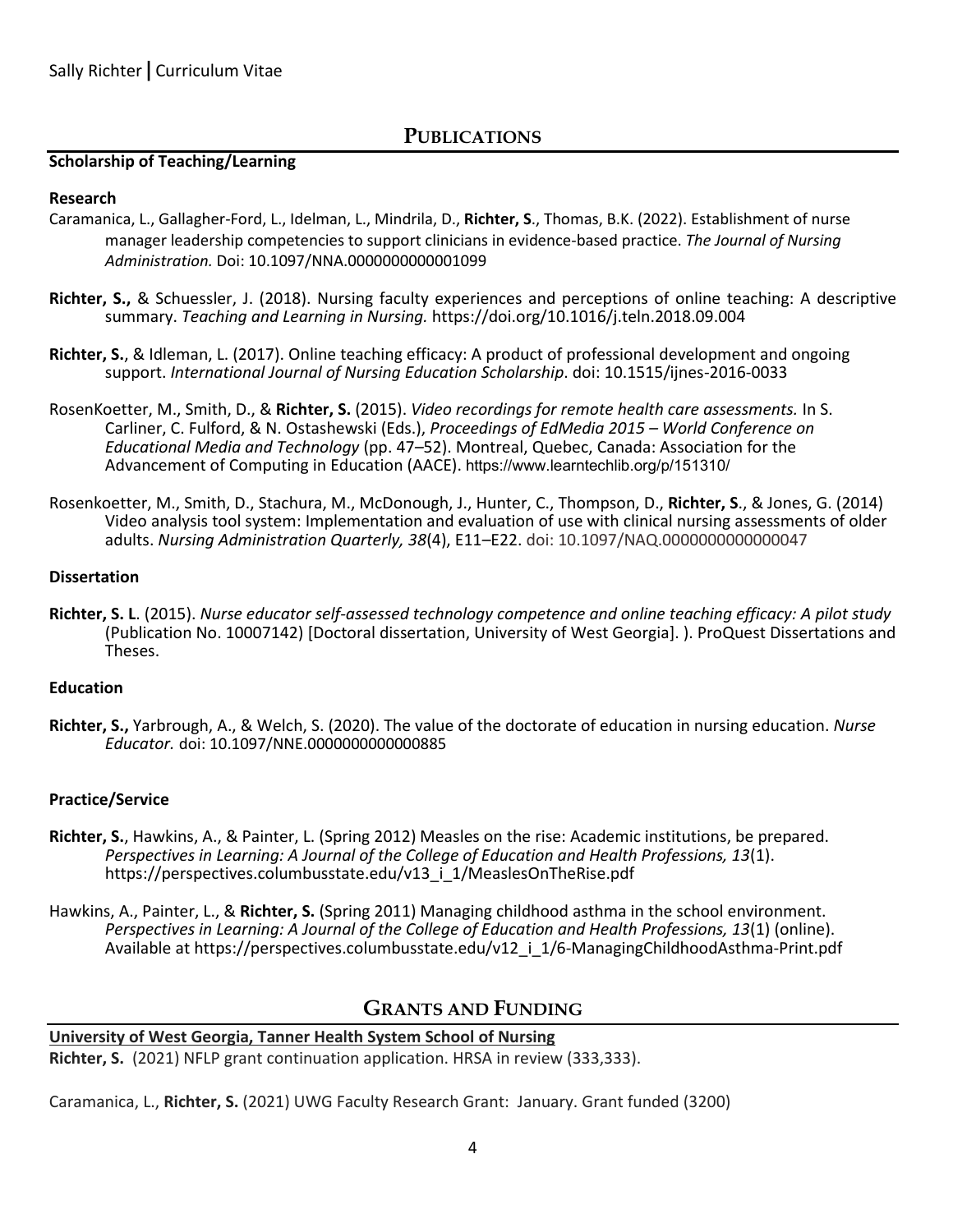**Richter, S.** (2020) NFLP grant continuation application. HRSA grant funded (333,183).

**Richter, S.** (2019) NFLP grant continuation application. HRSA grant funded (\$333,333).

- **Richter, S**., & Welch, S. (2018). *UWG Graduate School Student Recruitment Grant.* Funded by UWG Graduate School (\$1000.00)
- **Richter, S.** (2018) NFLP grant continuation application. HRSA grant funded (\$221,961).
- Caramanica, L., **Richter, S**., & Welch, S. (2017). *UWG Graduate School Student Recruitment Grant.* Funded by UWG Graduate School (\$1,000).
- **Richter, S**., Welch, S. (2017) *NFLP grant continuation application.* HRSA grant funded (\$375,158).

#### **AmeriCorps Grants**

- **Richter, S.** (2008). *AmeriCorps Grant 08ACO900141.* Awarded by the Georgia Commission for Service and Volunteerism, Georgia Department of Community Affairs. Award amount \$141,666.
- **Richter, S.** (2007). *AmeriCorps Grant 07ACO78227.* Awarded by the Georgia Commission for Service and Volunteerism, Georgia Department of Community Affairs. Award amount \$193,853.
- **Richter, S.** (2006). *AmeriCorps Grant 06ACO68208.* Awarded by the Georgia Commission for Service and Volunteerism, Georgia Department of Community Affairs. Award amount \$159,612.
- **Richter, S.** (2005). *AmeriCorps Grant 05ACO54634.* Awarded by the Georgia Commission for Service and Volunteerism, Georgia Department of Community Affairs. Award amount \$243,825.
- **Richter, S.** (2004). *AmeriCorps Grant 04ACO45314.* Awarded by the Georgia Commission for Service and Volunteerism, Georgia Department of Community Affairs. Award amount \$243,846.
- **Richter, S.** (2003). *AmeriCorps Grant 03ACO36695.* Awarded by the Georgia Commission for Service and Volunteerism, Georgia Department of Community Affairs. Award amount \$175,439.
- **Richter, S.** (1997-2002). *AmeriCorps Annual Continuation Grants.* Awarded by the Georgia State Commission. Annual grant awards approximately 100,000 per year. Records in State Archive.

#### **Senior Corps Program Grants**

- **Richter, S.** (2008). *Foster Grandparent Continuation Grant.* Awarded by the Corporation for National and Community Service. Award amount \$176,920. Foster Grandparent funds support low income senior adults who provide mentoring services in the local elementary schools and preschools.
- **Richter, S.** (2008). *Senior Companion Program Continuation Grant.* Awarded by the Corporation for National and Community Service. Award amount \$193,560. Senior Companion funds support older adults to provide in home companionship for other homebound frail elderly.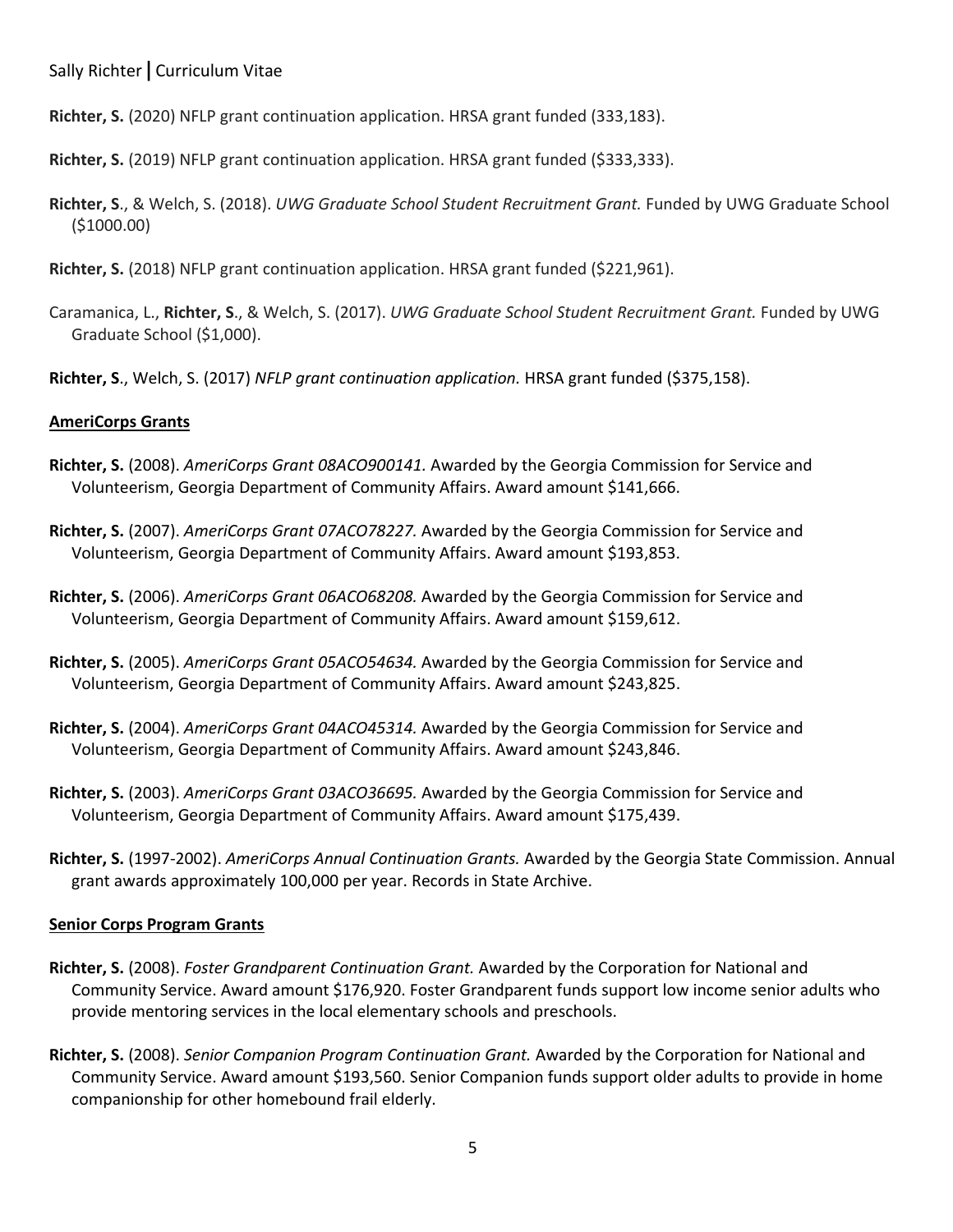**Richter, S.** (2007). *Senior Companion Program Continuation Grant.* Awarded by the Corporation for National and Community Service. Award amount \$155,396. Senior Companion funds support older adults to provide in home companionship for other homebound frail elderly.

#### **Administration on Aging Grants**

- **Richter, S.** (2003). *Administration on Aging Demonstration Grant.* Awarded by Chattahoochee-Flint Regional Development Center. Award amount \$52,253. Funds used to provide voucher payments for home safety modifications, repairs and lawn service of homes occupied by older adults with low incomes.
- **Richter, S.** (2003). *Administration on Aging Respite Care Grant.* Awarded through the Chattahoochee-Flint Regional Development Center, Franklin Georgia. Award Amount \$23,205. The grant funded in home respite care for low income older adults with a diagnosis of Alzheimer's disease or dementia. Funds were also available for supplies and equipment.
- **Richter, S.** (2003). *Administration on Aging Personal Care Grant.* Awarded through the Chattahoochee-Flint Regional Development Center, Franklin Georgia. Award amount \$67,500. Funding provided in home personal care services by certified nursing assistance for low-income older adults.

#### **United Way of West Georgia Grants**

- **Richter, S.** (2008). *United Way Grant.* Awarded by United Way of West Georgia, LaGrange Georgia. Award amount \$10,925. Funds used to support match funding for the Care Link Senior Companion Program.
- **Richter, S.** (2008). *United Way Grant.* Awarded by United Way of West Georgia, LaGrange Georgia. Award amount \$10,925. Funds used to support match funding for the Care Link Foster Grandparent Program.
- **Richter, S.** (2008). *United Way Grant.* Awarded by United Way of West Georgia, LaGrange Georgia. Award amount \$42,050. Funds used to support match funding for the Care Link AmeriCorps Program.
- **Richter, S.** (2007). *United Way Grant.* Awarded by United Way of West Georgia, LaGrange Georgia. Award amount \$10,925. Funds used to support match funding for the Care Link Senior Companion Program.
- **Richter, S.** (2007). *United Way Grant.* Awarded by United Way of West Georgia, LaGrange Georgia. Award amount \$10,925. Funds used to support match funding for the Care Link Foster Grandparent Program.
- **Richter, S.** (2007). *United Way Grant.* Awarded by United Way of West Georgia, LaGrange Georgia. Award amount \$33,180. Funds used to support match funding for the Care Link AmeriCorps Program.
- **Richter, S.** (2006). *United Way Grant.* Awarded by United Way of West Georgia, LaGrange Georgia. Award amount \$26,000. Funds used to support match funding for the Care Link AmeriCorps Program.
- **Richter, S.** (2005). *United Way Grant.* Awarded by United Way of West Georgia, LaGrange Georgia. Award amount \$26,000. Funds used to support match funding for the Care Link AmeriCorps Program.
- **Richter, S.** (2004). *United Way Grant.* Awarded by United Way of West Georgia, LaGrange Georgia. Award amount \$26,000. Funds used to support match funding for the Care Link AmeriCorps Program.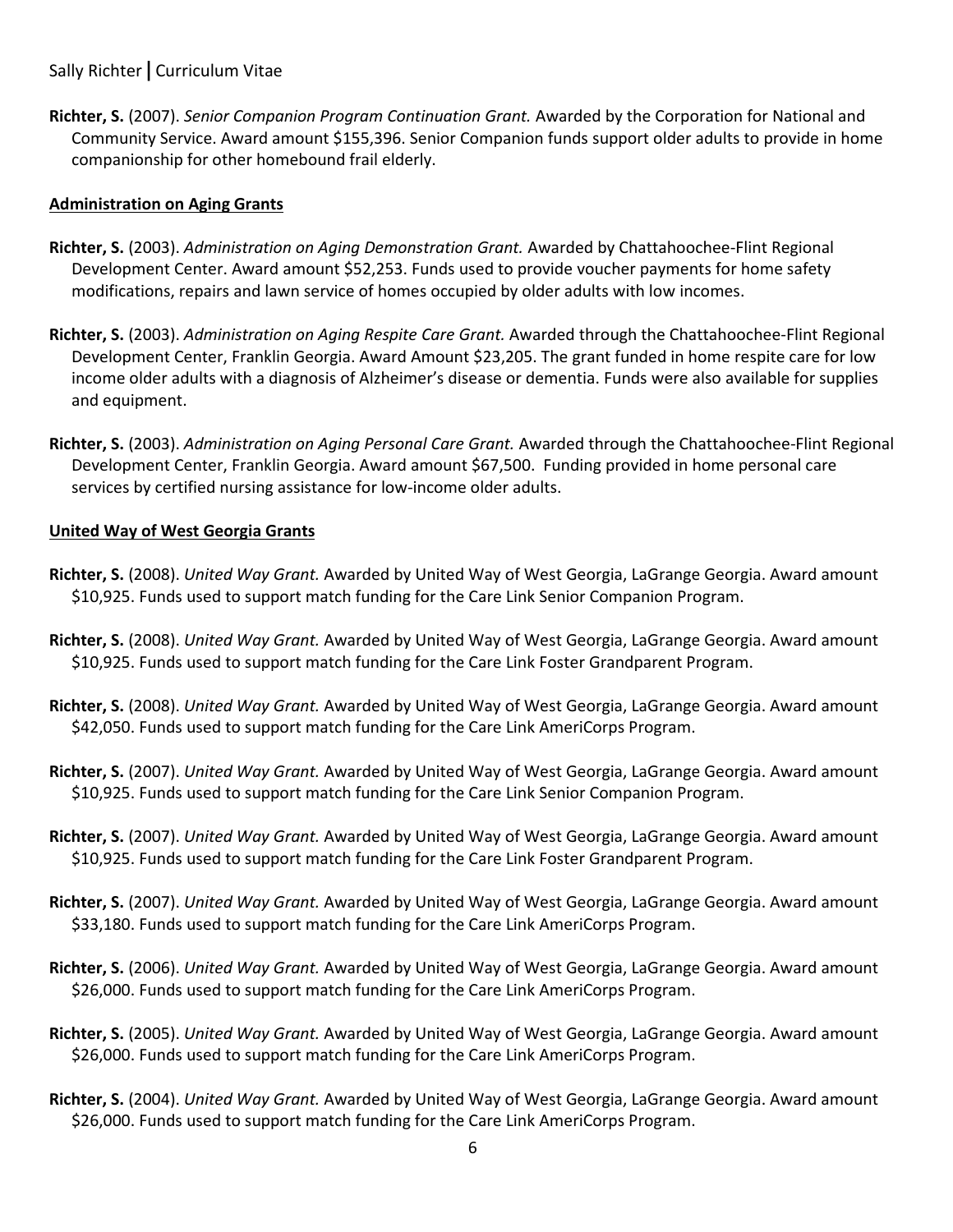- **Richter, S.** (2003). *United Way Grant.* Awarded by United Way of West Georgia, LaGrange Georgia. Award amount \$21,000. Funds used to support match funding for the Care Link AmeriCorps Program.
- **Richter, S.** (2002). *United Way Grant.* Awarded by United Way of West Georgia, LaGrange Georgia. Award amount \$21,000. Funds used to support match funding for the Care Link AmeriCorps Program.
- **Richter, S.** (2001). *United Way Grant.* Awarded by United Way of West Georgia, LaGrange Georgia. Award amount \$17,500. Funds used to support match funding for the Care Link AmeriCorps Program.
- **Richter, S.** (2000). *United Way Grant.* Awarded by United Way of West Georgia, LaGrange Georgia. Award amount \$15,000. Funds used to support match funding for the Care Link AmeriCorps Program.

#### **Robert Wood Johnson Faith in Action Grant**

**Richter, S.** (2004). *Robert Wood Johnson Faith in Action Grant.* Awarded by the Robert Wood Johnson Foundation. Award amount \$35,000. Faith in Action funded the development of a volunteer transportation assistance program for older adults for transportation to medical appointments.

#### **Other Community Grants**

- **Richter, S.** (2005-2007). *First Presbyterian Church Mission Grant.* Awarded by First Presbyterian Church, LaGrange Georgia. Award amount \$1500 each year. Funds used to support the Care Link Program older adult programs.
- **Richter, S.** (2007). *City of LaGrange Grant.* Awarded by the City of LaGrange. Awarded amount \$20,000. Used as match funding for the Care Link AmeriCorps grant.
- **Richter, S.** (2007). *Troup County Government Grant.* Awarded by Troup County. Award amount \$20,000. Funds used for match funding required by the Care Link AmeriCorps grant.

#### **GRANT APPLICATIONS NOT FUNDED**

- Veal, A., **Richter, S**., & Hasback, K. (2015). *HRSA-15-046 Advanced Nursing Education Grant.* Submitted May 2015, (\$700,000 each year for three years), unfunded.
- **Richter, S.** (2002). *Robert Wood Johnson Faith in Action Grant.* Unfunded.

## **PRESENTATIONS**

#### **Refereed: International**

- **Richter, S.** (2018). *Faculty perceptions of online teaching* [Conference presentation]*.* Sigma Theta Tau International Research Conference, Washington D.C. (Concurrent international podium presentation)
- **Richter, S.**, & Ware, L.J. (2016). *Nurse educator self-assessed technology competence and online teaching efficacy: A pilot study* [Conference presentation]*.* Sigma Theta Tau International Research Conference, Washington D.C. (Concurrent international podium presentation)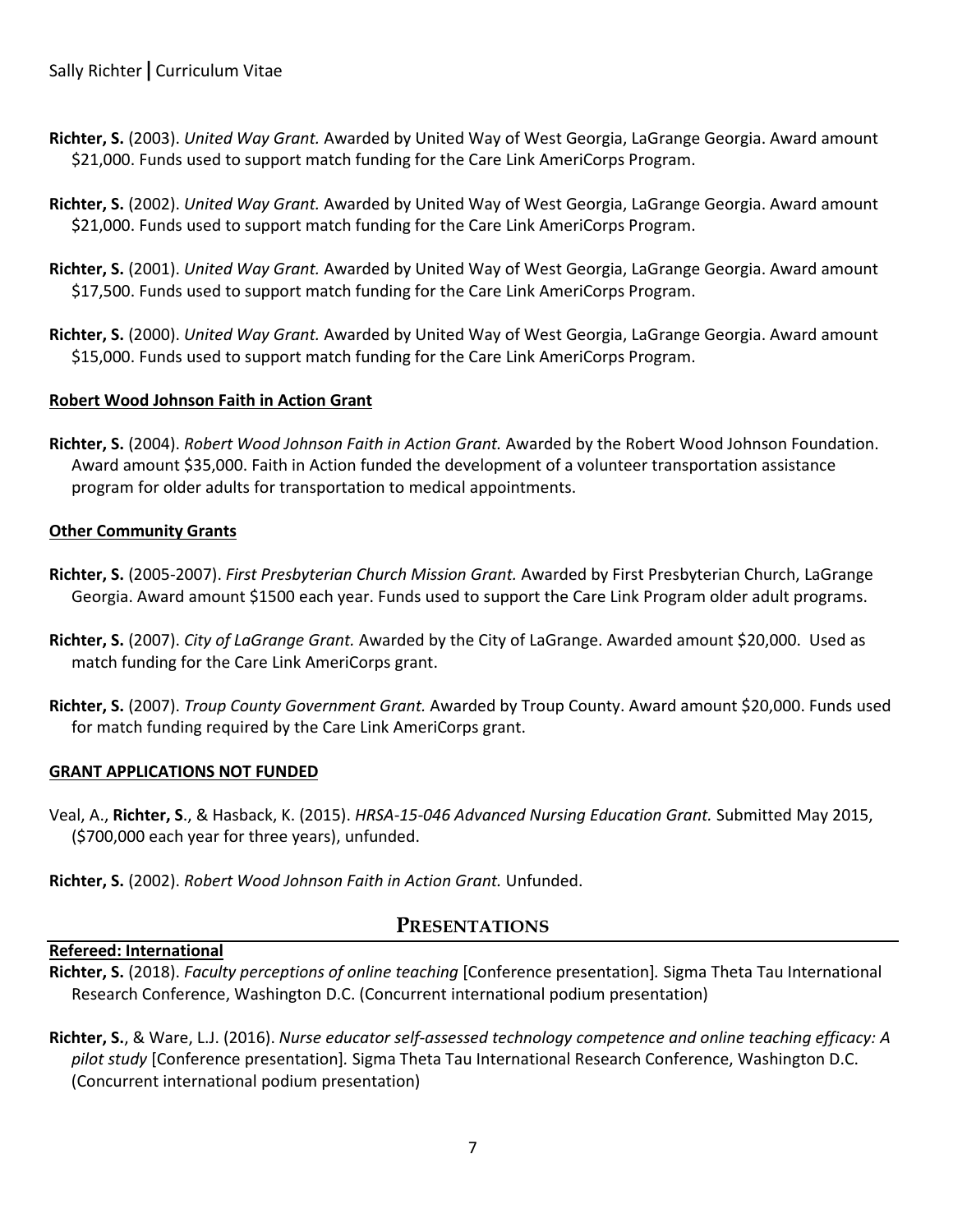- Rosenkoetter, N., Smith, D., Thompson, D., **Richter, S.**, Jones, G., Hunter, C., & McKethan, T. (June, 2015) *Video recordings for remote health care assessments* [Conference session]*.* EdMedia 2015: World Conference, Montreal, Canada. (Concurrent international podium presentation presented by N. Rosenkoetter)
- Hawkins, A., Frander, L., & **Richter, S.** (2013)*. Collaborative learning: Let us show you the "WikiWay"* [Conference session]. EdMedia 2013 World Conference on Educational Media and Technology, Victoria, Canada. (Concurrent international podium presentation)
- Frander, E., Hawkins A., & **Richter, S.** (2013). *It's getting cloudy: The use of cloud technology to enhance student success* [Conference session]. EdMedia 2013 World Conference on Educational Media and Technology, Victoria, Canada. (Concurrent international podium presentation)
- Hawkins, A., Frander, L., Schwarting, C., & **Richter, S.** (2012). *Recruit, advise, orient, and retain: Best practices for online students* [Conference presentation]*.* 18th Annual Sloan Consortium International Conference on Online Learning, Orlando, FL. (Concurrent international podium presentation)

#### **Refereed: National**

- **Richter,S.** & Caramanica, L. (2021) *Leading and teaching interprofessional Education (IPE) beyond resilience* [Poster Presentation]. National League for Nursing Education Conference, Washington, D.C. (Poster Presentation presented by S. Richter)
- Caramanica, L., Carlisle, J., Santiago, E., & **Richter, S**. (2019) *Enhancing active learning in online graduate education*  [Poster presentation]*.* Annual Association for Leadership in Science of Nursing Conference, Los Angeles, CA. (Poster presentation presented by C. Caramanica)
- Brown, C., Carlisle, J., **Richter, S.**, & Caramanica, L. (2017). *Student engagement in an asynchronous, online Masters of Science in Nursing theory course* [Poster presentation]*.* National League for Nursing Education Conference, San Diego, CA. (Poster presentation)
- **Richter, S.**, & Ware, L.J. (2016). *Educational technology competence: The best predictor of online teaching efficacy for nurse educators* [Conference presentation]*.* American Association of Colleges of Nursing's MSN Conference, Houston, TX. (Concurrent National Podium Presentation)

#### **Refereed: Regional**

- **Richter, S.,** Dyar, K**.** & West, D. (2018). *Scholarly writing course in an online graduate program* [Conference session]*.* South Eastern Nurse Educator Symposium, Wrightsville Beach, NC. (Concurrent podium presentation, presented by K. Dyar)
- **Richter, S.**, & Hawkins, A. (2016). *Technology competence and online teaching efficacy: How can QM make a difference?* [Conference session]. Quality Matters Regional Conference, New York, NY. (Concurrent Podium Presentation)

#### **Refereed: State**

- **Richter, S.**, & Yarbrough, A. (2020). *The value of the doctorate of nursing education (EdD)* [Conference session]*.*  Georgia Association for Nursing Education Conference, Jekyll Island, GA. (Concurrent podium presentation)
- Carlisle, J. B., Brown, C. J., & **Richter, S.** (2017). *Evaluation of online student group work* [Conference session]. Georgia Association for Nursing Education Conference, Jekyll Island, GA. (Concurrent podium presentation)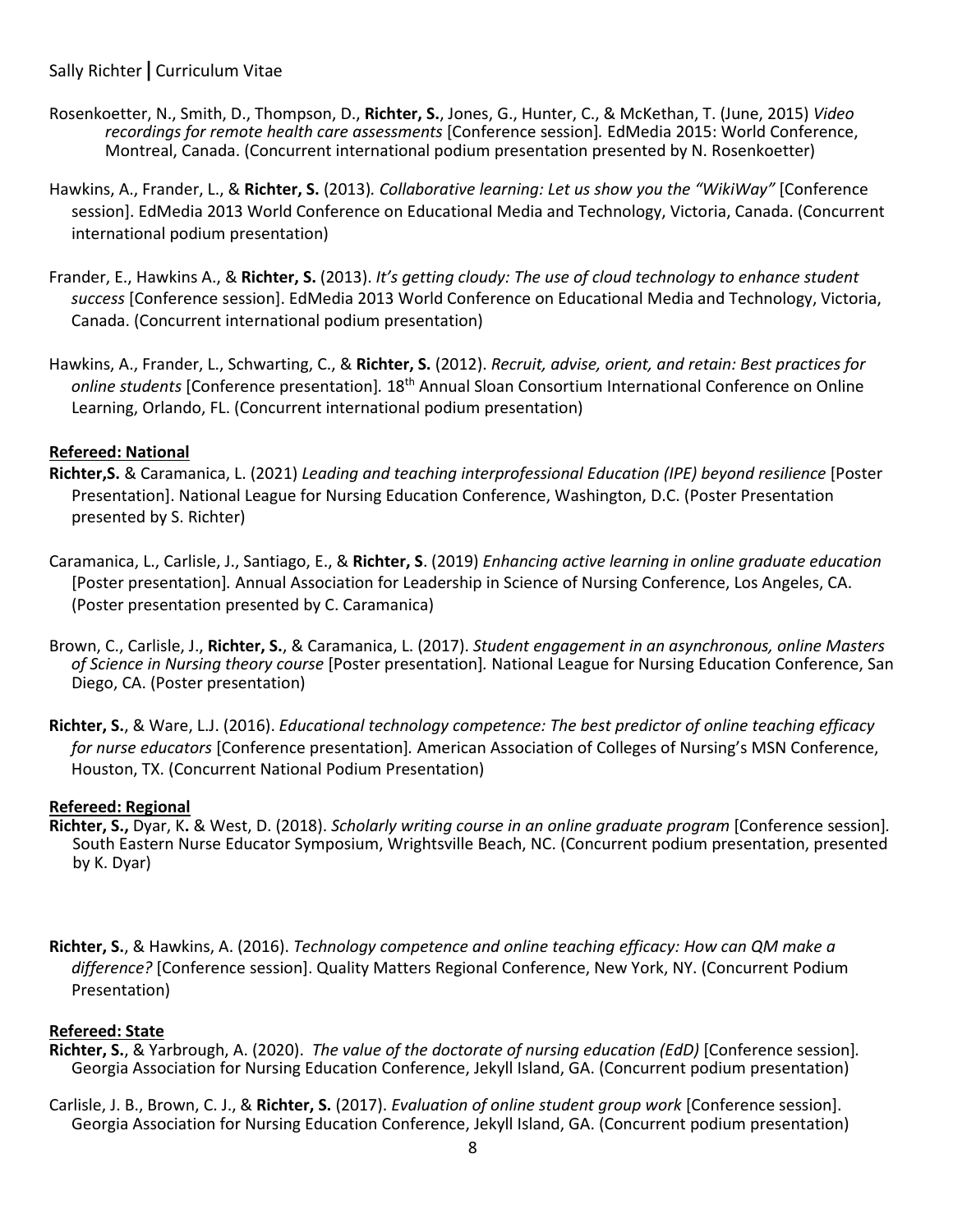- Berding, C., Brown, C., & **Richter, S.,** (2017) *Assessment of student comprehension and understanding of theoretical concepts through aesthetics and the creative process* [Conference presentation]. Innovations in Pedagogy 2017 Conference, University of West Georgia, Carrollton, GA. (Concurrent podium presentation)
- **Richter, S.** (2016). *Nurse educator technology competence and online teaching efficacy: My dissertation journey* [Conference presentation]*.* Georgia Association for Nursing Education Conference, Jekyll Island, GA. (Concurrent podium presentation)
- Hawkins, A., & **Richter, S.** (2012) *Does anybody care? Strategies to foster caring in online teaching* [Conference session]*.* Georgia Association for Nursing Education Conference, Pine Mountain, GA. (Concurrent podium presentation)
- **Richter, S**., Miller, D., O'Steen, L., & Meyers-Prosnyiuk, S. (2012). *New faculty mentoring: It takes a village*  [Conference session]. Annual Georgia Association for Nursing Education Conference, Pine Mountain, GA. (Concurrent podium presentation)

## **HONORS AND AWARDS**

2019 Best of the West Award, Academic Affairs 2018 Daisy Faculty Award, The Daisy Foundation 2016 Outstanding EdD Student Award, University of West Georgia, Carrollton, GA

## **PROFESSIONAL AFFILIATIONS**

| 2014-present | <b>Association of Community Health Nursing Educators</b> |
|--------------|----------------------------------------------------------|
| 2010-present | <b>Georgia Association of Nurse Educators</b>            |
| 2010-present | National League of Nursing                               |
| 2009-present | Sigma Theta Tau International Nursing Honor Society      |
| 2010-present | American Association of Colleges of Nursing              |

## **INSTITUTIONAL SERVICE**

#### University of West Georgia

| 2019-present | Senate Teaching, Learning, and Assessment Committee, Chair       |
|--------------|------------------------------------------------------------------|
| 2018-present | <b>Faculty Senate</b>                                            |
| 2018-2019    | Senate Teaching, Learning, and Assessment Committee, Chair Elect |
| 2015-2018    | Senate Academic Policies Committee                               |
| 2015-2017    | Senate Sustainability Committee                                  |

#### Tanner Health System School of Nursing, University of West Georgia

| 2019-2020    | <b>Faculty Mentor</b>                      |
|--------------|--------------------------------------------|
| 2018-present | <b>Evaluation Committee</b>                |
| 2016-present | NFLP Project Manager and ad hoc Task Force |
| 2016-2020    | Deans Advisory Committee                   |
| 2015-present | Graduate Program Curriculum Committee      |
| 2015-present | <b>EdD Dissertation Committee</b>          |
| 2015-2016    | <b>Technology Committee</b>                |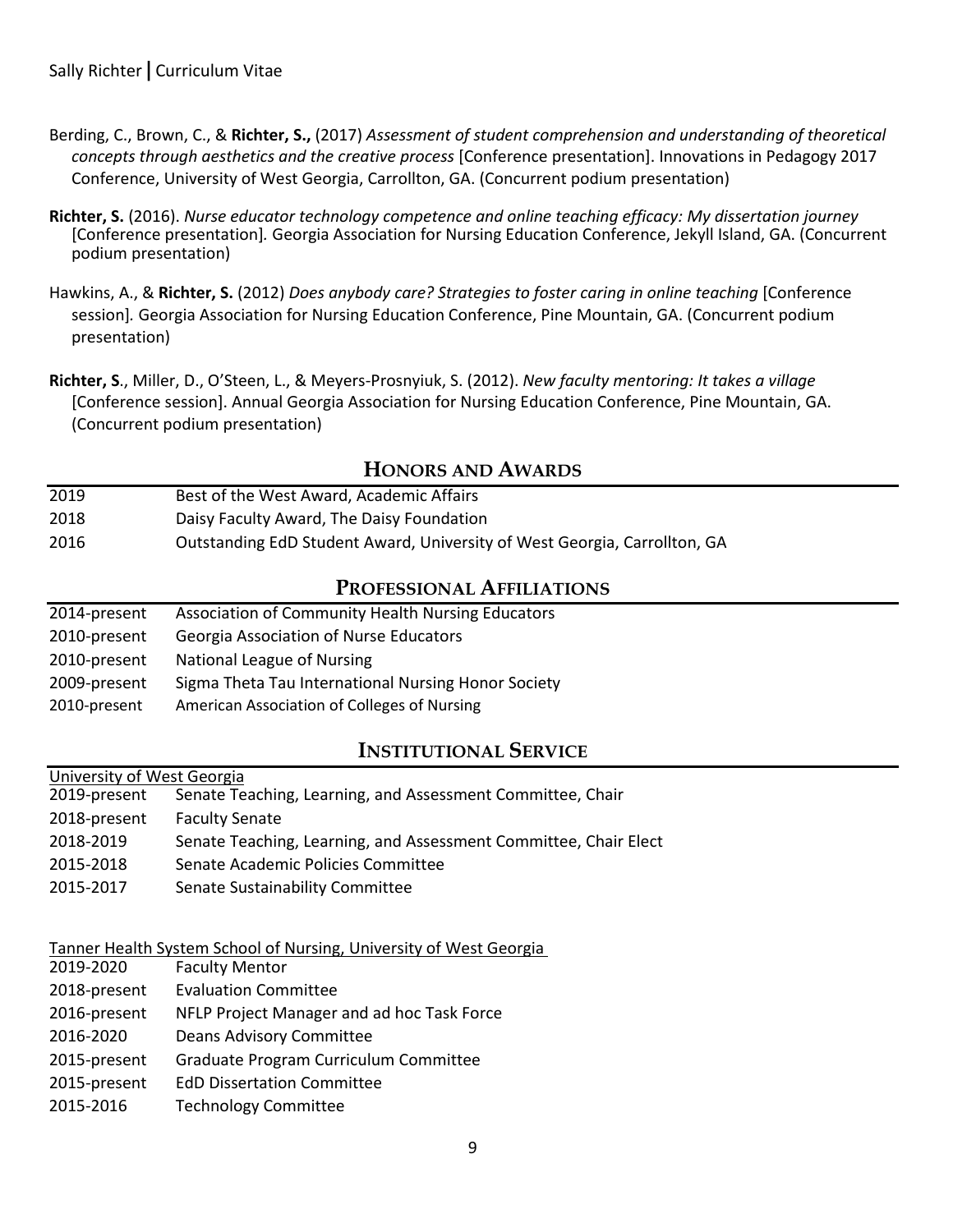2013-2015 CSU Curriculum Committee 2013-2015

2010-2013CSU Program Evaluation Committee

2010-2015 CSU Student Success Committee

2010-2015 CSU Social Committee

2010-2015 CSU Honors Committee

## **PROFESSIONAL AND COMMUNITY SERVICE**

| <b>ACHNE Education Committee Member</b>                                                                                                                                                                                         | January 2021                                        |
|---------------------------------------------------------------------------------------------------------------------------------------------------------------------------------------------------------------------------------|-----------------------------------------------------|
| <b>Manuscript Reviewer</b><br>• Nursing Education Perspectives<br>• International Journal of Nursing Education Scholarship<br>• Innovations in Pedagogy                                                                         | 2016-present<br>2019<br>2019                        |
| <b>Academic Assessment Review Committee</b>                                                                                                                                                                                     | 2017-2020                                           |
| Georgia Association for Nursing Education<br>Membership Awards Committee<br><b>Publicity Committee</b><br><b>Strategic Planning Committee</b>                                                                                   | 2014-present<br>2014-2016<br>2016-2017<br>2017-2019 |
| First Presbyterian Church<br>Witness and Service Council Secretary, 2016-2019<br>Elder serving on Session Committee, 2012-2014<br>Child Care Program Board Chair, 2012-2015<br>Volunteer Health Ministry Coordinator, 2003-2018 | 2012-present                                        |
| Troup Cares, Inc. (free clinic for the working uninsured)<br><b>Executive Board President 2022</b><br>Vice President, 2016-present<br>Board Member, 2006-present<br>Past Board President 2008-2010                              | 2006-present                                        |
| Lions Club Member                                                                                                                                                                                                               | 2006-present                                        |
| <b>Troup Council on Aging</b><br>Board Member, 2000-2009<br>Past Secretary, 2005-2007                                                                                                                                           | 2000-2009                                           |
| Statewide Fall Prevention Coalition Partner Member, Department of Public<br>Health Injury Prevention and Division of Aging Services                                                                                             | 2009-2015                                           |
| Leadership Troup<br>Past Chair, Board of Directors                                                                                                                                                                              | 2005-2007                                           |

## **PROFESSIONAL GROWTH AND DEVELOPMENT**

*Numerous webinars and 1 – 2 contact hour seminars for professional CE; list available upon request.* 

NLN Education Summit Conference attendee, National Harbor, Washington D.C. September 2021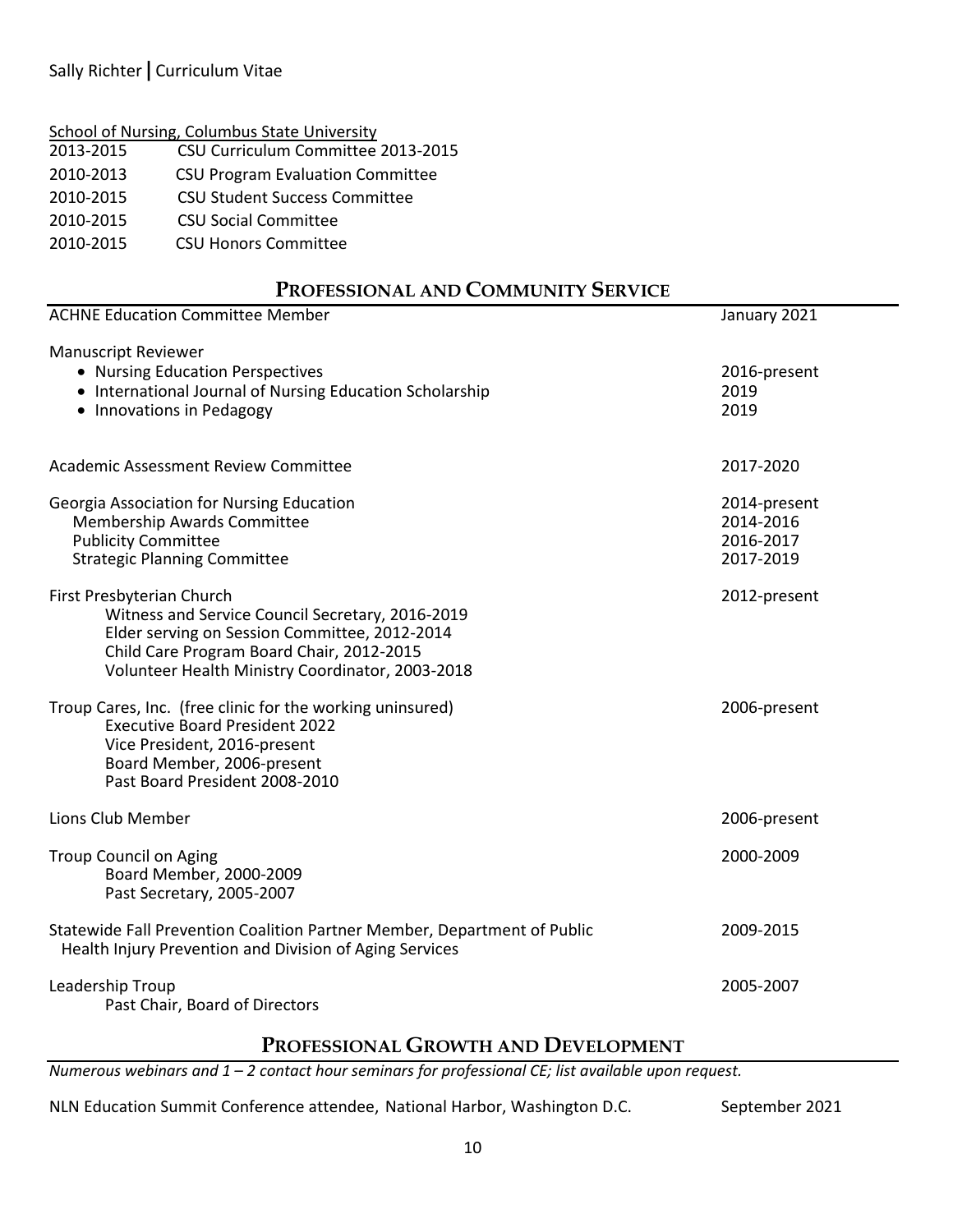| <b>IPEC Institute Faculty Development Institute</b>                                   | May 2021          |
|---------------------------------------------------------------------------------------|-------------------|
| Georgia Association for Nursing Education Conference attendee, Jekyll Island, GA      | February 2020     |
| NLN Education Summit Conference attendee, National Harbor, Washington D.C.            | September 2019    |
| NLN Education Summit Conference attendee, Chicago, IL                                 | September 2018    |
| Sigma Theta Tau Nurse Educator Research Conference, Presenter, Washington, D.C.       | April 2018        |
| AACN CNL/MSN National Conference attendee, Anaheim, CA                                | February 2018     |
| AACN Webinar: Design Thinking in Nursing Education                                    | February 2018     |
| Building Skills for Item Writing and Test Analysis, UAB School of Nursing             | October 2017      |
| AACN webinars: CCNE Reporting of Data and Clinical development                        | October 2017      |
| NLN Education Summit Conference attendee, San Diego, CA                               | September 2017    |
| AACN Webinar: CCNE Understanding Standard IV & the Collection & Reporting of Key Data | September 2017    |
| Magna Mentor: How Do I Overcome Faculty Barriers to Online Teaching                   | November 2017     |
| <b>UWG: Bridges/Taking Action</b>                                                     | November 2017     |
| Innovations in Pedagogy, University of West Georgia, Carrollton, GA                   | May 2017          |
| Leading Successful Virtual Faculty Teams-Webinar Series AACN                          | June 2017         |
| Implementing IPE: Highlighting Best Practices                                         | June 2017         |
| CITI Recertification, University of West Georgia                                      | November 2016     |
| <b>Quality Matters: Designing Your Online Course Certificate</b>                      | April 2016        |
| Sigma Theta Tau Nurse Educator Research Conference attendee, Washington, D.C.         | April 2016        |
| STTI Becoming a Compliant Speaker                                                     | April 2016        |
| Quality Matters Regional Conference, New York, NY                                     | <b>March 2016</b> |
| American Association of Colleges for Nursing's MSN Conference attendee, Houston, GX   | February 2016     |
| Georgia Association for Nursing Education Conference attendee, Jekyll Island, GA      | February 2016     |
| BCLS current certification, University of West Georgia                                | August 2016       |
| Georgia Association for Nursing Education Conference                                  | February 2016     |
| UWG Super Skills: Improving Your Online Course and Copyright with Dr. Tobin           | November 2015     |
| <b>GNLC Doctoral Symposium 2015</b>                                                   | November 2015     |
| EdD Course of Study, University of West Georgia                                       | 2012-2015         |
| National League for Nursing Education Summit Conference attendee, Las Vegas, NV       | September 2015    |
| Professional Growth prior to Joining UWG                                              |                   |
| Georgia Association for Nursing Education Conference                                  | February 2015     |
| AACN Webinar: Population Health Series: Planning a Population Health Nursing Course,  | 2014              |
| <b>Strategies and Resources</b>                                                       |                   |
| <b>Elsevier Adaptive Solutions Training course</b>                                    | September 2014    |
| Item Writing, presented by Loretta Manning                                            | August 2014       |
| Quality Matters: Applying the QM Rubric Certification                                 | May 2014          |